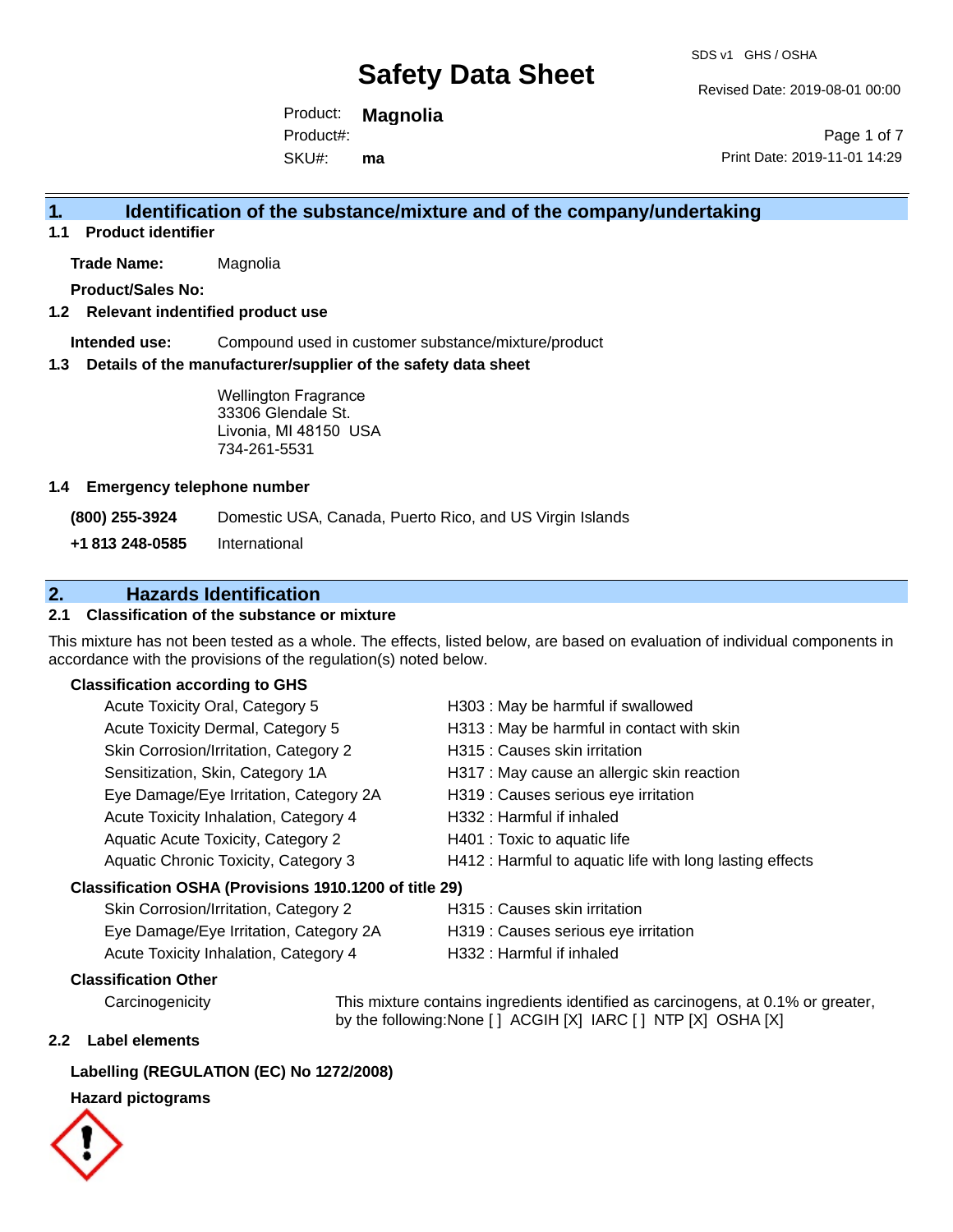Revised Date: 2019-08-01 00:00

Product: **Magnolia** SKU#: Product#: **ma**

Page 2 of 7 Print Date: 2019-11-01 14:29

| <b>Signal Word: Warning</b>     |                                                                                                                                                                |
|---------------------------------|----------------------------------------------------------------------------------------------------------------------------------------------------------------|
| <b>Hazard statments</b>         |                                                                                                                                                                |
| H303                            | May be harmful if swallowed                                                                                                                                    |
| H313                            | May be harmful in contact with skin                                                                                                                            |
| H315                            | Causes skin irritation                                                                                                                                         |
| H317                            | May cause an allergic skin reaction                                                                                                                            |
| H319                            | Causes serious eye irritation                                                                                                                                  |
| H332                            | Harmful if inhaled                                                                                                                                             |
| H401                            | Toxic to aquatic life                                                                                                                                          |
| H412                            | Harmful to aquatic life with long lasting effects                                                                                                              |
| <b>Precautionary Statements</b> |                                                                                                                                                                |
| <b>Prevention:</b>              |                                                                                                                                                                |
| P264                            | Wash hands thoroughly after handling                                                                                                                           |
| P271                            | Use only outdoors or in a well-ventilated area                                                                                                                 |
| P <sub>272</sub>                | Contaminated work clothing should not be allowed out of the workplace                                                                                          |
| P273                            | Avoid release to the environment                                                                                                                               |
| <b>Response:</b>                |                                                                                                                                                                |
| $P302 + P352$                   | IF ON SKIN: Wash with soap and water                                                                                                                           |
| $P304 + P312 + P340$            | IF INHALED: Call a POISON CENTER or doctor/physician if you feel unwell Remove victim<br>to fresh air and keep at rest in a position comfortable for breathing |
| $P305 + P351 + P338$            | IF IN EYES: Rinse cautiously with water for several minutes Remove contact lenses if<br>present and easy to do. continue rinsing                               |
| P312                            | Call a POISON CENTER or doctor/physician if you feel unwell                                                                                                    |
| P333 + P313                     | If skin irritation or a rash occurs: Get medical advice/attention                                                                                              |
| $P337 + P313$                   | If eye irritation persists: Get medical advice/attention                                                                                                       |
| P362                            | Take off contaminated clothing and wash before reuse                                                                                                           |
| P363                            | Wash contaminated clothing before reuse                                                                                                                        |
|                                 |                                                                                                                                                                |

# **2.3 Other Hazards**

**no data available**

## **3. Composition/Information on Ingredients**

#### **3.1 Mixtures**

This product is a complex mixture of ingredients, which contains among others the following substance(s), presenting a health or environmental hazard within the meaning of the UN Globally Harmonized System of Classification and Labeling of Chemicals (GHS):

| CAS#<br>Ingredient                   | EC#       | Conc.<br>Range | <b>GHS Classification</b>    |
|--------------------------------------|-----------|----------------|------------------------------|
| 118-58-1<br><b>Benzyl Salicylate</b> | 204-262-9 | $10 - 20 \%$   | H303; H317; H320; H401; H412 |
| $60-12-8$<br>phenethyl alcohol       | 200-456-2 | $5 - 10 \%$    | H302; H313; H316; H319       |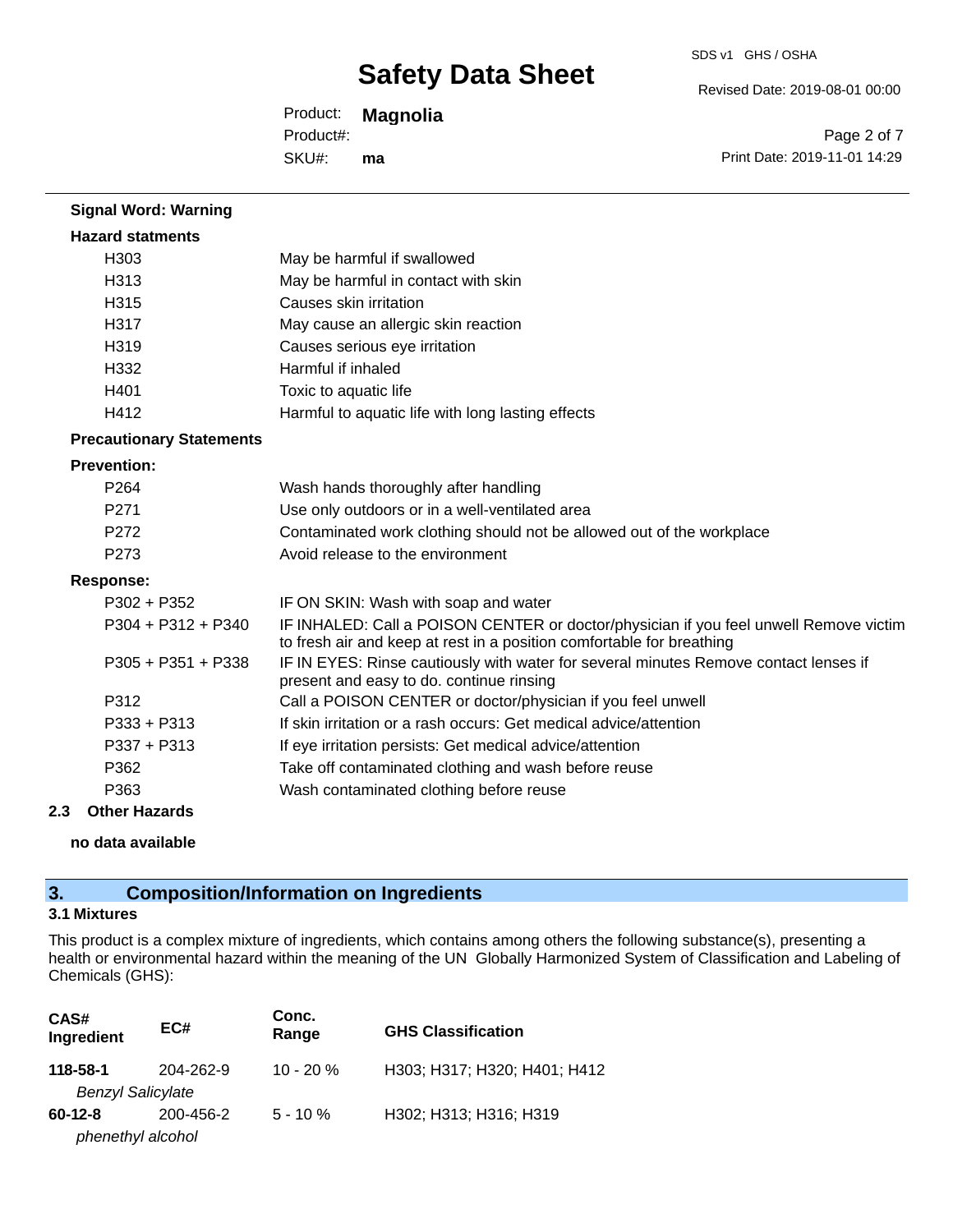SDS v1 GHS / OSHA

Revised Date: 2019-08-01 00:00

Print Date: 2019-11-01 14:29

Page 3 of 7

Product: **Magnolia**

Product#:

SKU#: **ma**

| CAS#<br>Ingredient                                       | EC#                  | Conc.<br>Range                     | <b>GHS Classification</b>           |
|----------------------------------------------------------|----------------------|------------------------------------|-------------------------------------|
| 101-86-0                                                 | 202-983-3            | $5 - 10%$                          | H303; H316; H317; H400; H411        |
|                                                          | Hexyl cinnamaldehyde |                                    |                                     |
| $107 - 75 - 5$                                           | 203-518-7            | $5 - 10 \%$                        | H317; H319; H402                    |
| Hydroxycitronellal                                       |                      |                                    |                                     |
| $100 - 51 - 6$                                           | 202-859-9            | $5 - 10 \%$                        | H302; H313; H319                    |
| <b>Benzyl Alcohol</b>                                    |                      |                                    |                                     |
| $104 - 54 - 1$                                           | 203-212-3            | $2 - 5%$                           | H303; H317                          |
| Cinnamyl Alcohol                                         |                      |                                    |                                     |
| $101 - 48 - 4$                                           | 202-945-6            | $1 - 2 \%$                         | H227; H303; H316; H319; H402; H412  |
|                                                          |                      | PHENYLACETALDEHYDE DIMETHYL ACETAL |                                     |
| 78-70-6                                                  | 201-134-4            | $1 - 2 \%$                         | H227; H303; H315; H317; H319; H402  |
| Linalool                                                 |                      |                                    |                                     |
| $97 - 54 - 1$                                            | 202-590-7            | $0.1 - 1.0 \%$                     | H302; H312; H315; H317; H319; H332; |
| Iso Eugenol                                              |                      |                                    | H335; H401                          |
| See Section 16 for full text of GHS classification codes |                      |                                    |                                     |
|                                                          |                      |                                    |                                     |

See Section 16 for full text of GHS classification codes which where not shown in section 2 Total Hydrocarbon Content  $(\% w/w) = 0.02$ 

| $\overline{4}$ .<br><b>First Aid Measures</b>                                     |                                                                                                               |  |
|-----------------------------------------------------------------------------------|---------------------------------------------------------------------------------------------------------------|--|
| <b>Description of first aid measures</b><br>4.1                                   |                                                                                                               |  |
| Inhalation:                                                                       | Remove from exposure site to fresh air and keep at rest.<br>Obtain medical advice.                            |  |
| <b>Eye Exposure:</b>                                                              | Flush immediately with water for at least 15 minutes.<br>Contact physician if symptoms persist.               |  |
| <b>Skin Exposure:</b>                                                             | Remove contaminated clothes. Wash thoroughly with water (and soap).<br>Contact physician if symptoms persist. |  |
| Ingestion:                                                                        | Rinse mouth with water and obtain medical advice.                                                             |  |
| Most important symptoms and effects, both acute and delayed<br>4.2                |                                                                                                               |  |
| <b>Symptoms:</b>                                                                  | no data available                                                                                             |  |
| Risks:                                                                            | Refer to Section 2.2 "Hazard Statements"                                                                      |  |
| Indication of any immediate medical attention and special treatment needed<br>4.3 |                                                                                                               |  |
| Treatment:                                                                        | Refer to Section 2.2 "Response"                                                                               |  |
| 5.<br><b>Fire-Fighting measures</b>                                               |                                                                                                               |  |
| <b>Extinguishing media</b><br>5.1                                                 |                                                                                                               |  |
| Suitable:                                                                         | Carbon dioxide (CO2), Dry chemical, Foam                                                                      |  |
| <b>Unsuitable</b>                                                                 | Do not use a direct water jet on burning material                                                             |  |
| Special hazards arising from the substance or mixture<br>5.2                      |                                                                                                               |  |
| During fire fighting:                                                             | Water may be ineffective                                                                                      |  |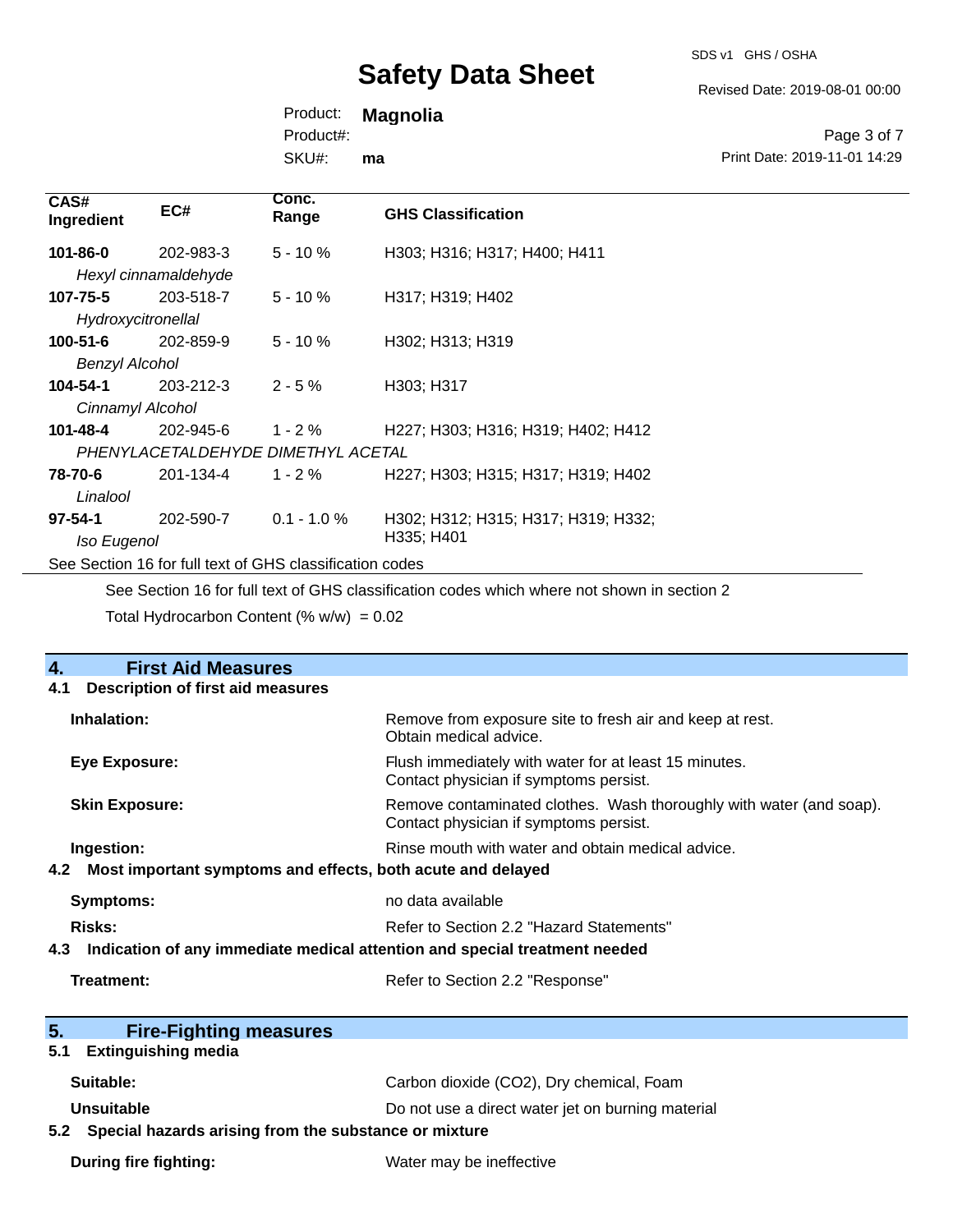Revised Date: 2019-08-01 00:00

Product: **Magnolia** SKU#: Product#: **ma**

Page 4 of 7 Print Date: 2019-11-01 14:29

#### **5.3 Advice for firefighters**

**Further information:** Standard procedure for chemical fires

#### **6. Accidental Release Measures**

#### **6.1 Personal precautions, protective equipment and emergency procedures**

Avoid inhalation and contact with skin and eyes. A self-contained breathing apparatus is recommended in case of a major spill.

#### **6.2 Environmental precautions**

Keep away from drains, soil, and surface and groundwater.

#### **6.3 Methods and materials for containment and cleaning up**

Clean up spillage promptly. Remove ignition sources. Provide adequate ventilation. Avoid excessive inhalation of vapors. Gross spillages should be contained by use of sand or inert powder and disposed of according to the local regulations.

#### **6.4 Reference to other sections**

Not Applicable

#### **7. Handling and Storage**

#### **7.1 Precautions for safe handling**

Apply according to good manufacturing and industrial hygiene practices with proper ventilation. Do not drink, eat or smoke while handling. Respect good personal hygiene.

#### **7.2 Conditions for safe storage, including any incompatibilities**

Store in a cool, dry and ventilated area away from heat sources and protected from light in tightly closed original container. Avoid uncoated metal container. Keep air contact to a minimum.

#### **7.3 Specific end uses**

No information available

#### **8. Exposure Controls/Personal Protection**

#### **8.1 Control parameters**

| <b>Exposure Limits:</b> | Contains no substances with occupational exposure limit values. |  |  |
|-------------------------|-----------------------------------------------------------------|--|--|
|-------------------------|-----------------------------------------------------------------|--|--|

**Engineering Controls:** Use local exhaust as needed.

#### **8.2 Exposure controls - Personal protective equipment**

| Eye protection:                | Tightly sealed goggles, face shield, or safety glasses with brow guards and side shields, etc.<br>as may be appropriate for the exposure |
|--------------------------------|------------------------------------------------------------------------------------------------------------------------------------------|
| <b>Respiratory protection:</b> | Avoid excessive inhalation of concentrated vapors. Apply local ventilation where appropriate.                                            |
| <b>Skin protection:</b>        | Avoid Skin contact. Use chemically resistant gloves as needed.                                                                           |

#### **9. Physical and Chemical Properties**

#### **9.1 Information on basic physical and chemical properties**

**Appearance:** Liquid **Odor:** Conforms to Standard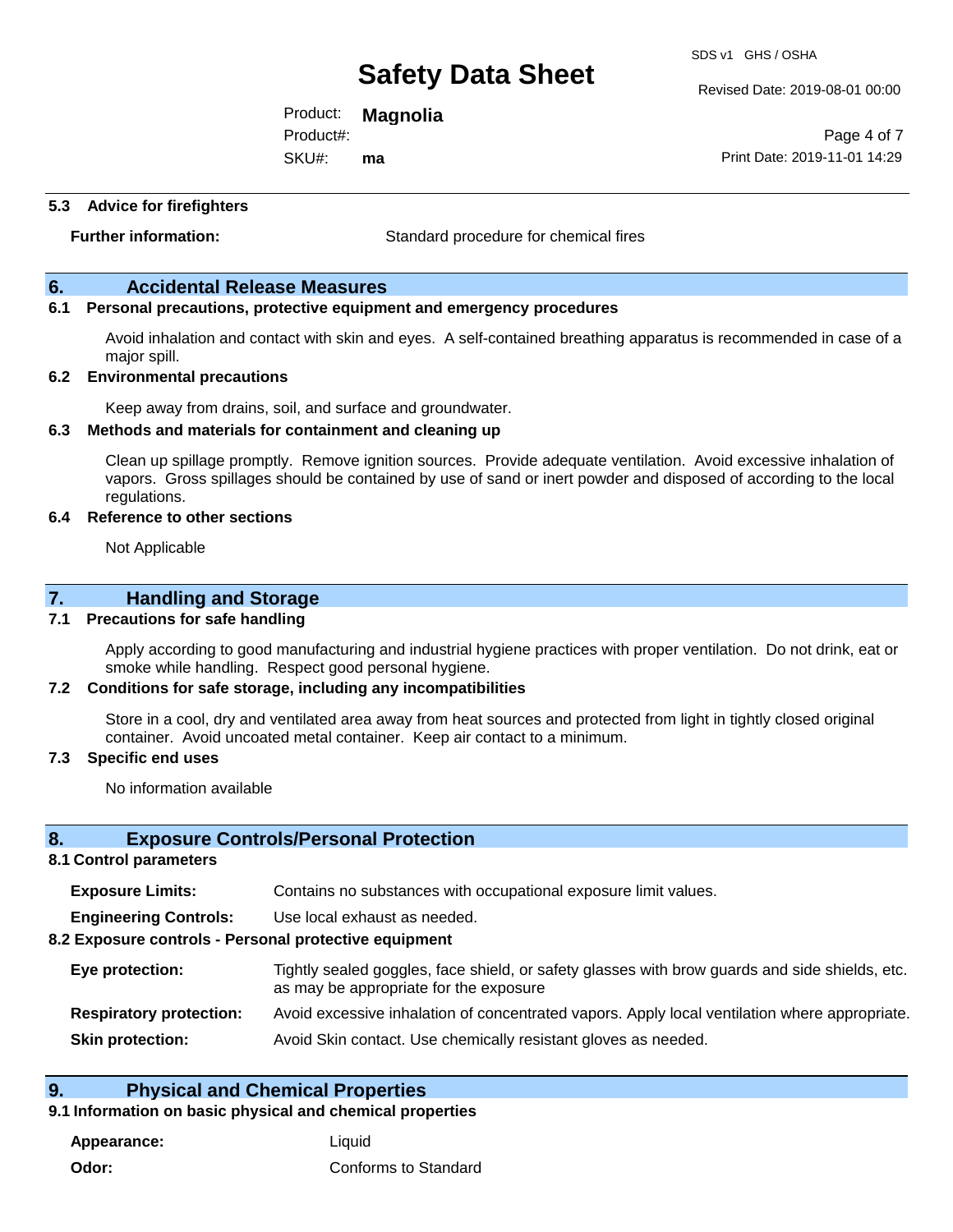Revised Date: 2019-08-01 00:00

Product: **Magnolia** SKU#: Product#: **ma**

Page 5 of 7 Print Date: 2019-11-01 14:29

| Color:                       | Yellow Tint (G1) to Greenish Yellow (G5) |
|------------------------------|------------------------------------------|
| <b>Viscosity:</b>            | Liquid                                   |
| <b>Freezing Point:</b>       | Not determined                           |
| <b>Boiling Point:</b>        | Not determined                           |
| <b>Melting Point:</b>        | Not determined                           |
| <b>Flashpoint (CCCFP):</b>   | >200 F (93.33 C)                         |
| <b>Auto flammability:</b>    | Not determined                           |
| <b>Explosive Properties:</b> | None Expected                            |
| <b>Oxidizing properties:</b> | None Expected                            |
| Vapor Pressure (mmHg@20 C):  | 0.0085                                   |
| %VOC:                        | 0.01                                     |
| Specific Gravity @ 25 C:     | 1.0160                                   |
| Density $@25C$ :             | 1.0130                                   |
| Refractive Index @ 20 C:     | 1.5130                                   |
| Soluble in:                  | Oil                                      |

## **10. Stability and Reactivity**

| 10.1 Reactivity                         | None                                               |
|-----------------------------------------|----------------------------------------------------|
| <b>10.2 Chemical stability</b>          | Stable                                             |
| 10.3 Possibility of hazardous reactions | None known                                         |
| 10.4 Conditions to avoid                | None known                                         |
| 10.5 Incompatible materials             | Strong oxidizing agents, strong acids, and alkalis |
| 10.6 Hazardous decomposition products   | None known                                         |

### **11. Toxicological Information**

### **11.1 Toxicological Effects**

| Acute Toxicity Estimates (ATEs) based on the individual Ingredient Toxicity Data utilizing the "Additivity Formula" |                                              |                                                          |
|---------------------------------------------------------------------------------------------------------------------|----------------------------------------------|----------------------------------------------------------|
|                                                                                                                     | Acute toxicity - Oral - (Rat) mg/kg          | (LD50: 3438.6313) May be harmful if swallowed            |
|                                                                                                                     | Acute toxicity - Dermal - (Rabbit) mg/kg     | (LD50: 4552.6289) May be harmful in contact with skin    |
|                                                                                                                     | Acute toxicity - Inhalation - (Rat) mg/L/4hr | (LD50: 18.1434) Harmful if inhaled                       |
|                                                                                                                     | <b>Skin corrosion / irritation</b>           | Harmful if inhaled                                       |
|                                                                                                                     | Serious eye damage / irritation              | Causes serious eye irritation                            |
|                                                                                                                     | <b>Respiratory sensitization</b>             | Not classified - the classification criteria are not met |
|                                                                                                                     | <b>Skin sensitization</b>                    | May cause an allergic skin reaction                      |
|                                                                                                                     | <b>Germ cell mutagenicity</b>                | Not classified - the classification criteria are not met |
|                                                                                                                     | Carcinogenicity                              | Not classified - the classification criteria are not met |
|                                                                                                                     | <b>Reproductive toxicity</b>                 | Not classified - the classification criteria are not met |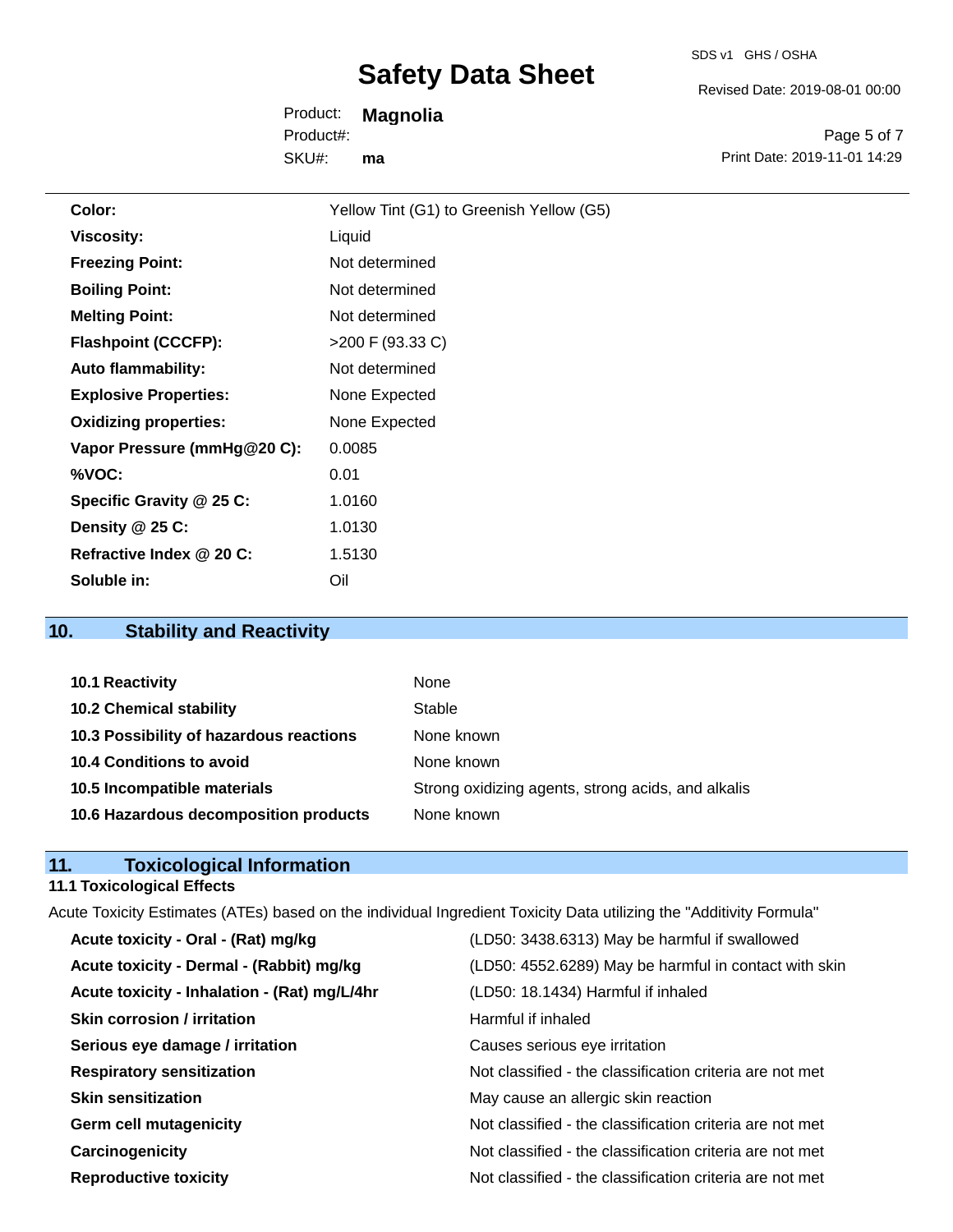SDS v1 GHS / OSHA

Revised Date: 2019-08-01 00:00

|                                                    | Product: | <b>Magnolia</b><br>Product#: |                                                          | Page 6 of 7 |
|----------------------------------------------------|----------|------------------------------|----------------------------------------------------------|-------------|
|                                                    | SKU#:    | ma                           | Print Date: 2019-11-01 14:29                             |             |
| Specific target organ toxicity - single exposure   |          |                              | Not classified - the classification criteria are not met |             |
| Specific target organ toxicity - repeated exposure |          |                              | Not classified - the classification criteria are not met |             |
| <b>Aspiration hazard</b>                           |          |                              | Not classified - the classification criteria are not met |             |
| 12.<br><b>Ecological Information</b>               |          |                              |                                                          |             |
| <b>12.1 Toxicity</b>                               |          |                              |                                                          |             |

| <b>Acute acquatic toxicity</b>     | Toxic to aquatic life                             |
|------------------------------------|---------------------------------------------------|
| <b>Chronic acquatic toxicity</b>   | Harmful to aquatic life with long lasting effects |
| <b>Toxicity Data on soil</b>       | no data available                                 |
| <b>Toxicity on other organisms</b> | no data available                                 |
|                                    |                                                   |
| 12.2 Persistence and degradability | no data available                                 |
| 12.3 Bioaccumulative potential     | no data available                                 |
| 12.4 Mobility in soil              | no data available                                 |
| 12.5 Other adverse effects         | no data available                                 |

#### **13. Disposal Conditions**

### **13.1 Waste treatment methods**

Do not allow product to reach sewage systems. Dispose of in accordance with all local and national regulations. Send to a licensed waste management company.The product should not be allowed to enter drains, water courses or the soil. Do not contaminate ponds, waterways or ditches with chemical or used container.

### **14. Transport Information**

| <b>Marine Pollutant</b>                  | No. |                                     |                                     |                 |        |
|------------------------------------------|-----|-------------------------------------|-------------------------------------|-----------------|--------|
| Regulator                                |     | <b>Class</b>                        | <b>Pack Group</b>                   | <b>Sub Risk</b> | UN-nr. |
| U.S. DOT (Non-Bulk)                      |     | Not Regulated - Not Dangerous Goods |                                     |                 |        |
| <b>Chemicals NOI</b>                     |     |                                     |                                     |                 |        |
| <b>ADR/RID (International Road/Rail)</b> |     | Not Regulated - Not Dangerous Goods |                                     |                 |        |
| <b>Chemicals NOI</b>                     |     |                                     |                                     |                 |        |
| <b>IATA (Air Cargo)</b>                  |     | Not Regulated - Not Dangerous Goods |                                     |                 |        |
| <b>Chemicals NOI</b>                     |     |                                     |                                     |                 |        |
| <b>IMDG (Sea)</b>                        |     |                                     | Not Regulated - Not Dangerous Goods |                 |        |
| <b>Chemicals NOI</b>                     |     |                                     |                                     |                 |        |

#### **15. Regulatory Information**

#### **U.S. Federal Regulations**

**40 CFR(EPCRA, SARA, CERCLA and CAA)** This product contains the following components: 6422-86-2 229-176-9 40 - 50 % Dioctyl Tere Phthalate (DOTP)

**TSCA (Toxic Substance Control Act)** All components of the substance/mixture are listed or exempt